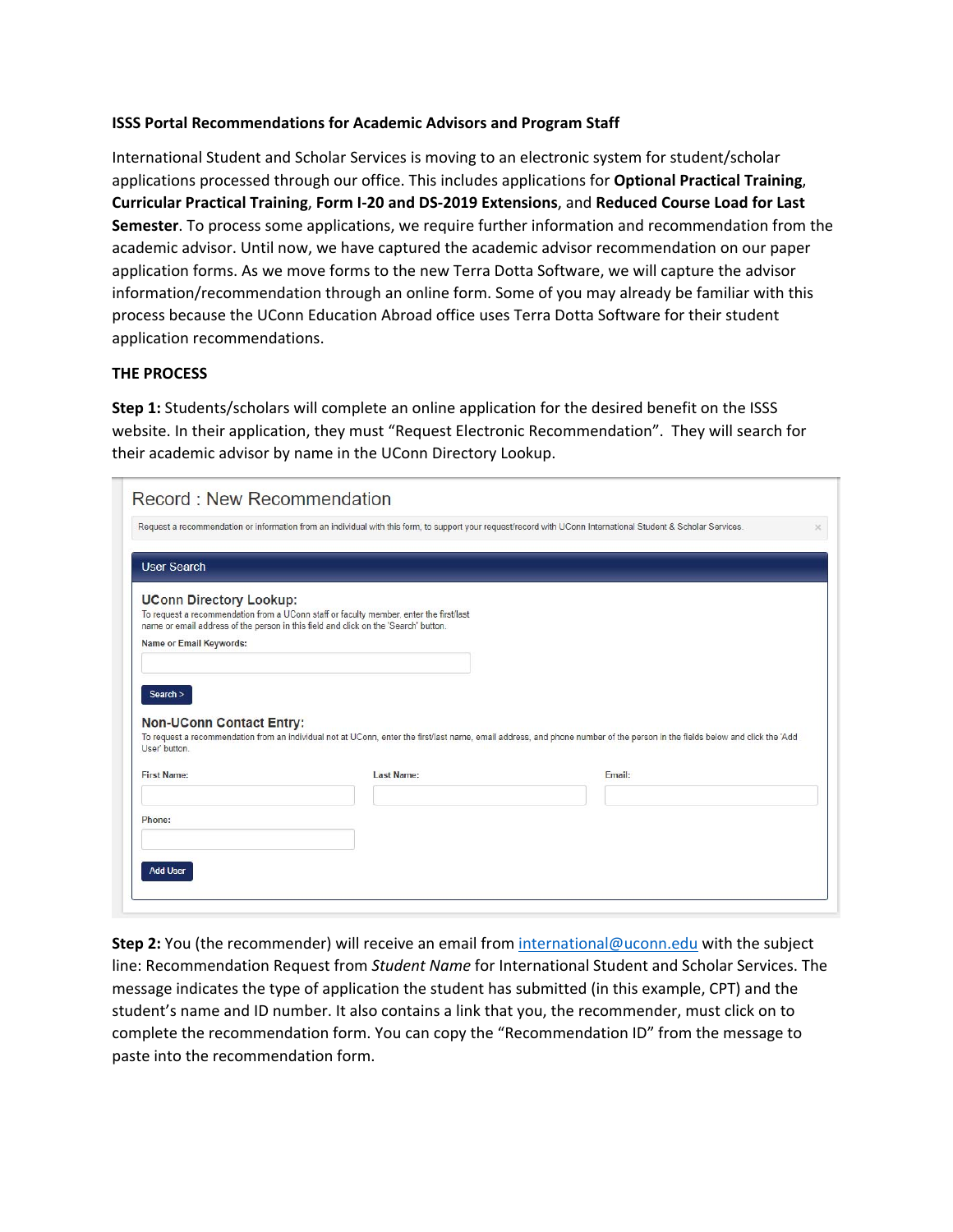

## International Student & Scholar Services - Recommendation Request

Greetings from UCONN International Student & Scholar Services.

The student below has indicated that you are their academic advisor or program director. They are applying for an immigration benefit from ISSS and we need you to confirm their academic information using the link below.

The following user has requested that you complete a recommendation for his or her record:



Please complete the recommendation for my CPT request to work as an academic intern at ISSS, for course ISSS 3453

To complete this recommendation, go to the link below and enter the following information:

URL: https://isssportal.uconn.edu/recommenders/ Recommendation ID: 72027E366D61BE2C Last Name of User: Alexander

You have the option of logging in as a user so that you can see all of your pending recommendation requests, view recommendations that you have created, and communicate more effectively with the office.

UConn NetID users, login here: https://login.uconn.edu/cas/login?service=https://isssportal.uconn.edu General non-UConn NetID login: https://isssportal.uconn.edu/index.cfm?FuseAction=Security.Login Thank you for your cooperation.

Step 3: The link will bring you to the Online Recommendation Submission. Paste the recommendation ID into the designated field, and copy the last name of the student from the recommendation email. Hit Validate.

|                                     | Please enter the recommendation ID number and the last name of the user that was included in the email that you received requesting that you submit a recommendation. | $\times$ |
|-------------------------------------|-----------------------------------------------------------------------------------------------------------------------------------------------------------------------|----------|
| Recommendation Request Information: |                                                                                                                                                                       |          |
| <b>Recommendation ID:</b>           | 72027E366D61BE2C                                                                                                                                                      |          |
| <b>Last Name:</b>                   | Alexander                                                                                                                                                             |          |
|                                     | Validate                                                                                                                                                              |          |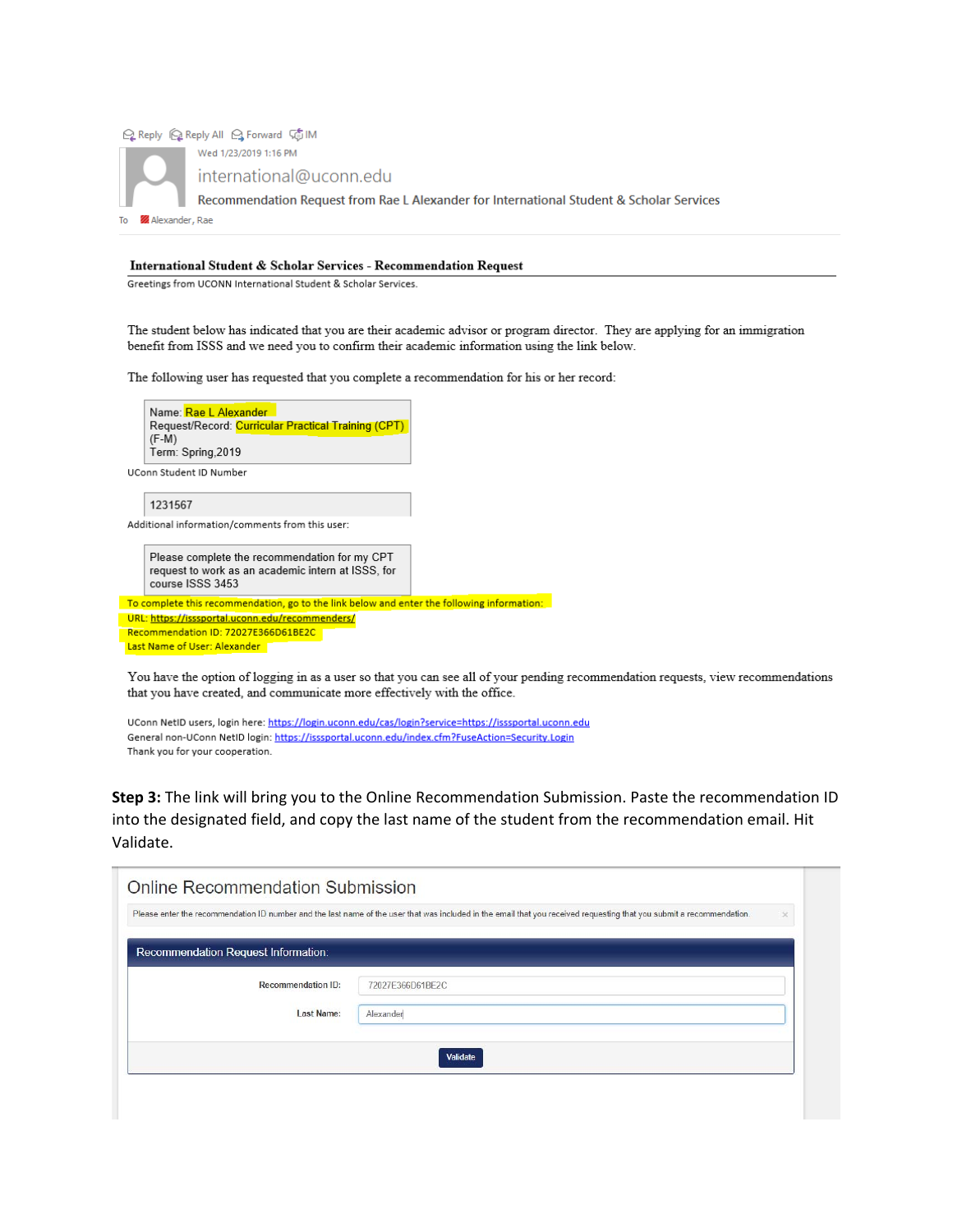**Step 4:** On the next screen, you can review the student's name and application type, and answer questions related to the application benefit.

| Recommender's Name:                                                                                                                                                                                                                                                                                        | Rae Alexander                                                                                                                                                                                                                                                                                                                                                              |  |
|------------------------------------------------------------------------------------------------------------------------------------------------------------------------------------------------------------------------------------------------------------------------------------------------------------|----------------------------------------------------------------------------------------------------------------------------------------------------------------------------------------------------------------------------------------------------------------------------------------------------------------------------------------------------------------------------|--|
| <b>User Name:</b>                                                                                                                                                                                                                                                                                          | Rae L Alexander                                                                                                                                                                                                                                                                                                                                                            |  |
| Intended Program of Study:                                                                                                                                                                                                                                                                                 | Curricular Practical Training (CPT) (F-M)                                                                                                                                                                                                                                                                                                                                  |  |
| <b>Program Location:</b>                                                                                                                                                                                                                                                                                   |                                                                                                                                                                                                                                                                                                                                                                            |  |
| Year & term:                                                                                                                                                                                                                                                                                               | <b>Spring, 2019</b>                                                                                                                                                                                                                                                                                                                                                        |  |
|                                                                                                                                                                                                                                                                                                            |                                                                                                                                                                                                                                                                                                                                                                            |  |
|                                                                                                                                                                                                                                                                                                            | Curricular Practical Training (CPT) is required for practical training, internships and/or employment that form part of the student's degree program. Internships that are not part of a<br>student's degree program is not eligible for CPT, and students must seek alternate authorization to engage in the training. Please answer the following questions to help ISSS |  |
| This user waived the right to read or obtain copies of this recommendation.<br>All information submitted is confidential.<br>Academic Advisor Recommendation for CPT:<br>Instructions:<br>determine whether your advisee is eligible for CPT for the internship<br>(*) Indicates the question is required. |                                                                                                                                                                                                                                                                                                                                                                            |  |
| 1. Is the student ready to graduate? (*)<br>Note: if yes, they are not eligible for CPT.<br>Please select one v                                                                                                                                                                                            |                                                                                                                                                                                                                                                                                                                                                                            |  |
| 2. CPT: What is the student's anticipated degree completion date? (*)                                                                                                                                                                                                                                      |                                                                                                                                                                                                                                                                                                                                                                            |  |

When you have answered the required and relevant questions, click the "Send" button at the bottom of the form.



A submission confirmation screen will appear.